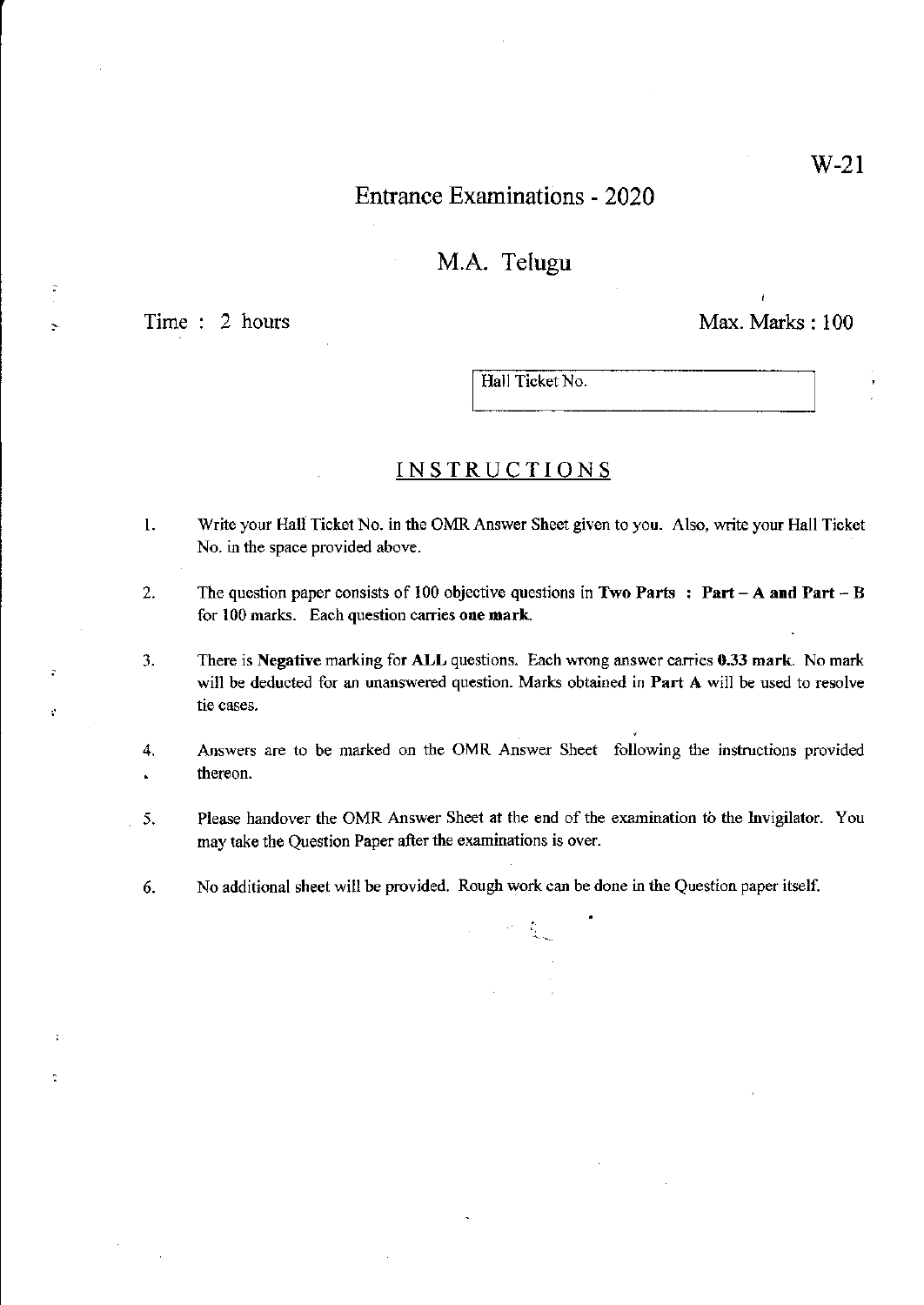## **M.A. TELUGU - 2020**

# **Objective Type Questions**

### $PART - A$

1. "నాది ప్రజల ఉద్యమం" అన్న కవి ఎవరు?

 $A)$  కందుకూరి  $C)$  గురజాద  $\mathbf{D})$  జాషువా  $B)$  కుందుర్తి 2. మూలద్రావిడంలోని ఇ, ఈ, ఎ, ఏల ముందు ఉండే పదాది కకారం తెలుగులో ఇలా మారుతుంది.

 $D)$  పకారంగా  $\sim$  C) ఖకారంగా B) టకారంగా  $A)$  చకారంగా

3. 'అంతరంగ తరంగాలు' నవలా రచయిత?

 $B)$  అంపశయ్య నవీన్ A) భాస్మరభట్ల కృష్ణారావు

 $\mathbf C)$  కాశీభట్ల వేణుగోపాల్ D) పరిమళా సోమేశ్వర్

4. శాసనాల్లో ఈ క్రియారూపాలు చాలా అరుదు.

C) భవిష్యత్మాల  $D)$  క్వార్డక B) భూతకాల A) వర్షమానకాల 5. గ్రంథాలు వెలువడిన కాలం ఆధారంగా సరైన వరుసను గుర్తించండి.

A) బాల వ్యాకరణము, ఆధునిక భాషాశాస్త్ర సిద్ధాంతాలు, తెలుగు వాక్యం, తెలుగు భాషాస్వరూపం

B) బాల వ్యాకరణము, తెలుగు వాక్యం, ఆధునిక భాషాశాస్త్ర సిద్దాంతాలు, తెలుగు భాషాస్వరూపం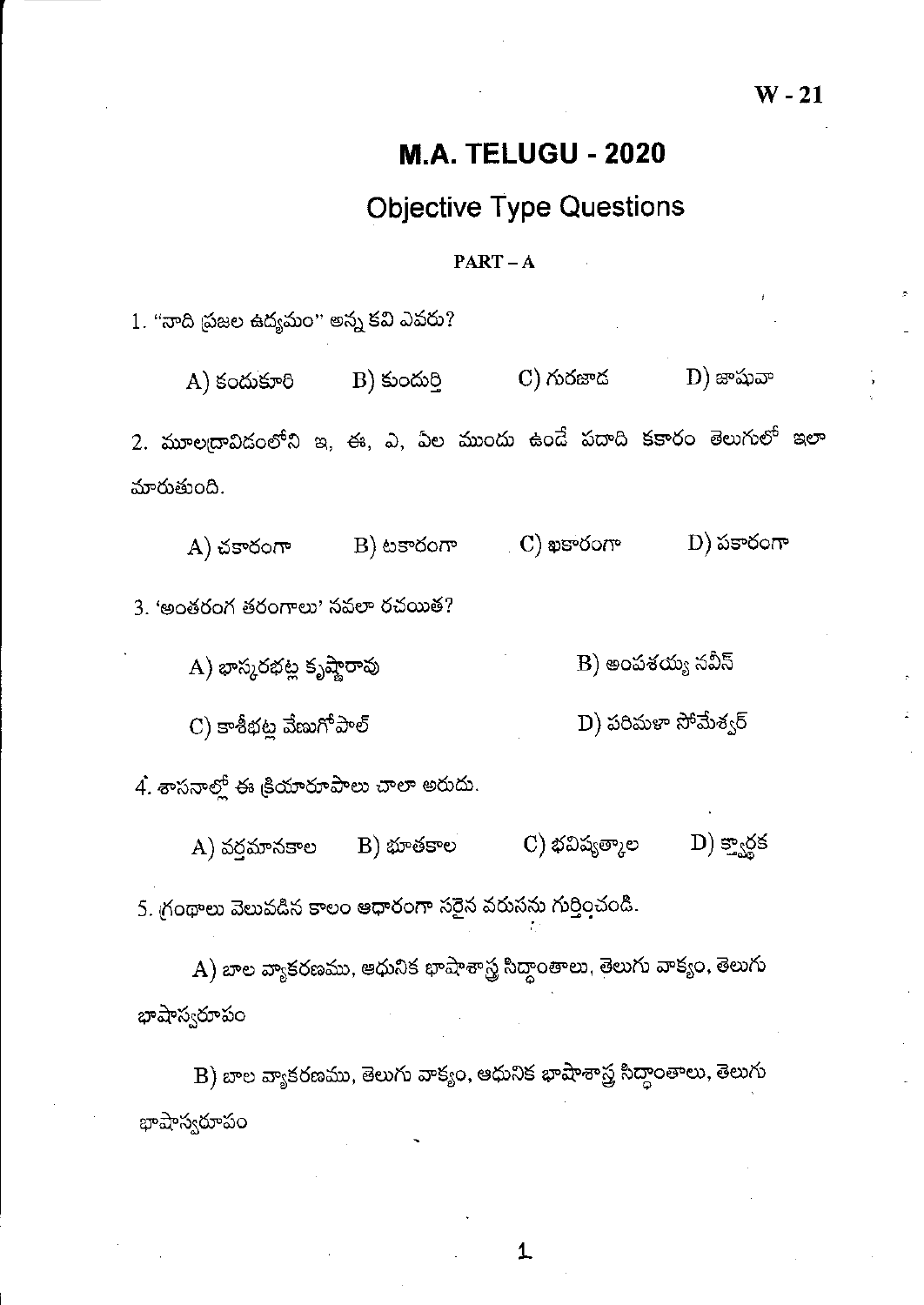$\mathbf C$ ) ఆధునిక భాషాశాస్త్ర సిద్ధాంతాలు, బాల వ్యాకరణము, తెలుగు వాక్యం, తెలుగు భాషాస్వరూప<mark>ం</mark>

 $\mathbf{D})$  బాల వ్యాకరణము, తెలుగు వాక్యం, తెలుగు భాషాస్వరూపం, అధునిక భాషాశాస్త్ర సిద్ధాంతాలు

6. 'కుండీలో మరిచెట్టు' అన్న కవిత్వ సంపుటి ఎవరిది?

 $\overline{\mathrm{D}}$ ) విన్నకోట రవిశంకర్ C) సీతారాం  $A)$  అప్పర్  $B)$  యాకూబ్ 7. 'ధర్మవడ్డీ' కథా రచయిత?

 $\mathbf B$ ) త్రిపురనేని గోపీచంద్  $(A)$  మా గోఖలే

 $\mathbf{D})$  పెద్దిబొట్ల సుబ్బరామయ్య

 $C)$  కొలకలూరి ఇనాక్

8. 'ఆంథ్రభాషా సంజీవని' పేరుతో పత్రికను నడిపింది?

 $A)$  కొక్కొండ వేంకటరత్నం  $\mathbf B)$  శ్రీపాద సుబహ్మణ్య శాస్త్రి

 $\mathbf C)$  పూండ్ల రామకృష్ణయ్య  $D)$  చిన్నయసూరి

9. రాయప్రోలు సుబ్బారావుగారు 'రమ్యాలోకము'లో స్తుతించిన 'కోకిలస్వామి' ఎవరు?

 $A)$  కాళిదాసు B) విశ్వనాథ సత్యనారాయణ $\sim$  C) నన్నయ $\sim$  D) వాల్మీకి

 $10.$  'అంద్ర మహాభాగవతం'లో అరవ స్కంధాన్ని రాసినవారు?

A) పోతన  $B)$  సింగన  $C)$  గంగన  $\left(D\right)$  నారయ  $11.$  'సుశీల' కథ ఏ ప్రబంధంలో ఉంది?  $B)$  భీమఖందం A) పాందురంగ మహాత్మ్యం

 $(D)$  కాశీ ఖందం  $\mathbf C)$  కళాహర్హోదయం

 $\mathbf{z}$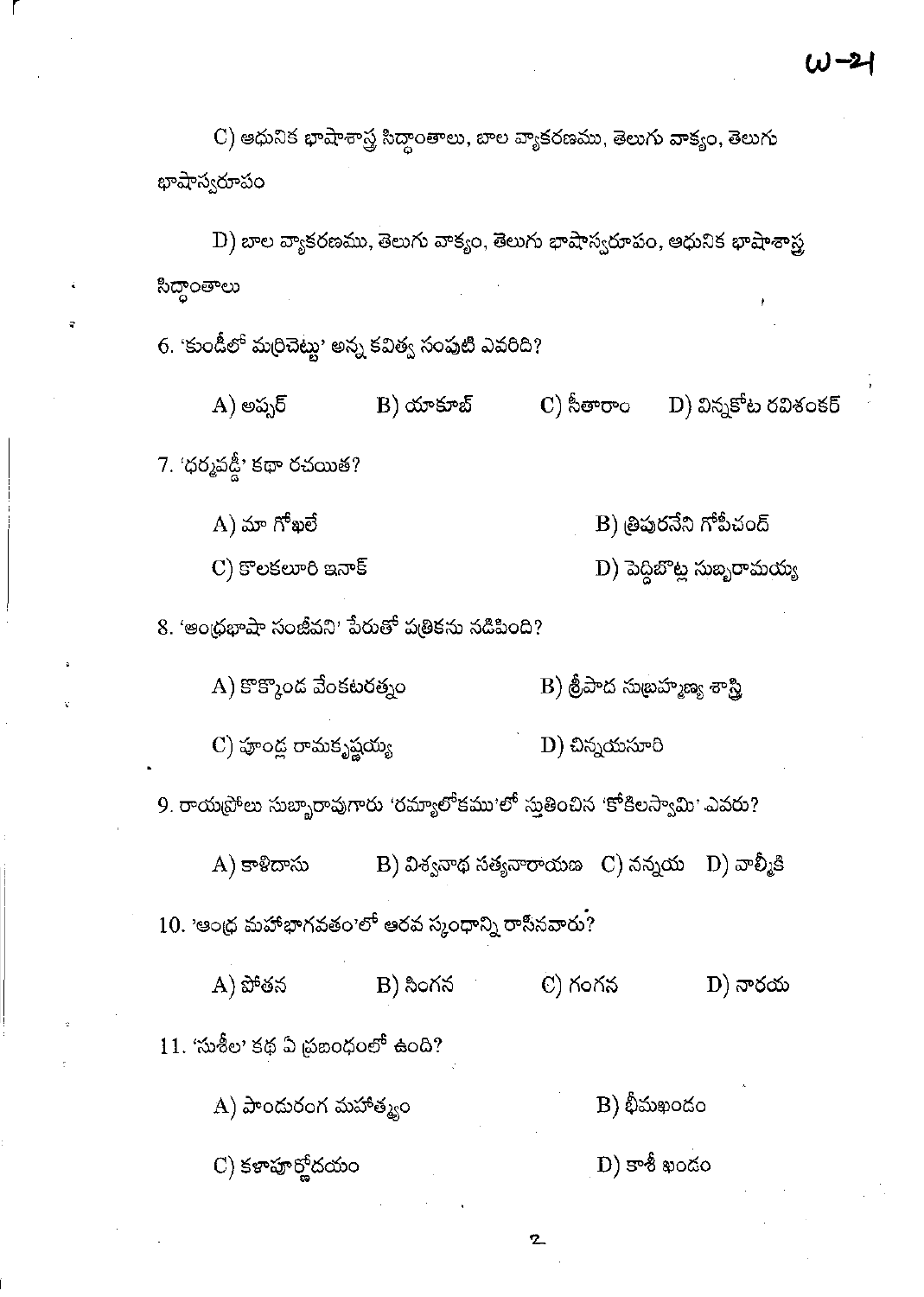12. కింది అంశాలను గమనించండి. వీటిలో ఏ అంశాలు సరైనవి?

i. జయంతి రామయ్యగారి ఆధ్వర్యంలో ఆంధ్ర సాహిత్య పరిషత్తు స్థాపించబడింది. ii. గిదుగు, గురజాద ఈ పరిషత్తలో సభ్యులు.  $\,$ iii. ఆంధ్ర సాహిత్య పరిషత్తు మొదటి సంవత్సరసభ కాకినాడలో జరిగింది.  $\operatorname{iv}$ . ఆంధ్ర సాహిత్య పరిషత్తు మొదటి సంవత్సరసభకు కందుకూరి అధ్యక్షత వహించారు.  $A)$  i, iii  $B)$  ii, iv  $C$ ) i, ii  $\mathbf{D}$ ) i, ii, iv  $13.$  'రాజయోగసారం' అనే ద్విపద గ్రంథాన్ని రచించినది?  $C)$  ముద్దుపళని  $A)$  రంగాజమ్మ  $B)$  మధురవాణి  $\mathbf{D}$ ) వెంగమాంబ 14. "విద్యుత్తులా ఊహించగల మనకు మద్యంలా పారే పాత ఛందస్సు పనికిరాదు" అన్నది?  $(A)$  ఆవంత్స సోమసుందర్  $\mathbf{C}$ ) & &  $B)$  పఠాభి  $\left(\mathrm{D}\right)$  దాశరథి 15. తెలంగాణ పోరాటంలో పాల్గొన్న వీరయోధుల స్మృతికి చిహ్నంగా 'భువనభోష' పేరుతో కావ్యాన్ని రచించినది? A) రెంటాల గోపాలకృష్ణ  $B$ ) కె.వి.రమణారెడ్డి C) గంగినేని వెంకటేశ్వర్తు D) ఆవంత్న సోమసుందర్

 $16.$  'ఝంఝ' కవితా సంకలనాన్ని ఎవరికి అంకితం ఇచ్చారు?

B) ఆదిభట్ల కైలాసం  $A)$  వెంపటాపు సత్యం

 $\mathbf C$ ) సుబ్బారావు పాణిగ్రాహి D) భూమయ్య కృష్ణలకు

ይ

 $17.$  'ఆంథ్రాస్మాట్' బిరుదుగల రచయిత?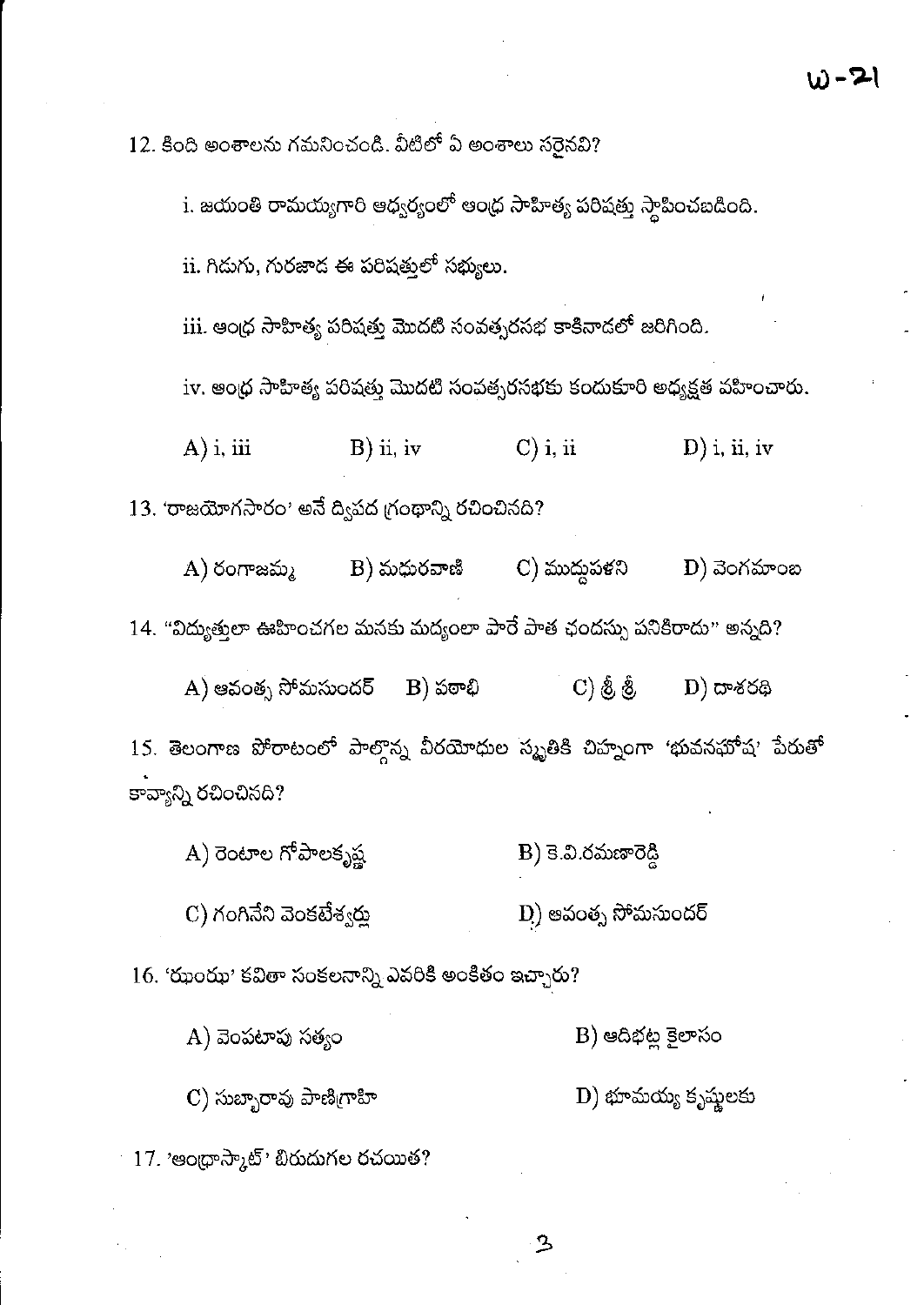| $\mathbf{A})$ పానుగంటి లక్ష్మీ నరసింహం                                         |               | B) దేవులపల్లి కృష్ణశాస్త్రి                             |                                     |  |
|--------------------------------------------------------------------------------|---------------|---------------------------------------------------------|-------------------------------------|--|
| $\mathbf C$ ) మల్లాది రామకృష్ణశాస్త్రి                                         |               |                                                         | $D)$ చిలకమర్తి లక్ష్మీ నరసింహం      |  |
| $18.$ అల్లం రాజయ్య, సాహు ల నవలలను గుర్తించండి?                                 |               |                                                         |                                     |  |
| i) సరిహాద్తు                                                                   |               | $\mathrm{ii})$ జాతర $\mathrm{iii)}$ బాంచను కాల్మొక్కుత  | iv) కొమరం భీమ్                      |  |
| A) $(i)$ , $(iii)$                                                             |               | B) (i), (iv) C) (iii), (iv)                             | $D)$ (ii), (iii)                    |  |
| 19. 'దళిత సాహిత్యం – తాత్విక దృక్పథం' రచయిత?                                   |               |                                                         |                                     |  |
| $\boldsymbol{A})$ జి. లక్ష్మీ నరసయ్య                                           |               | B) కత్తి పద్మారావు                                      |                                     |  |
| C) పిల్లి శ్యాంసస్                                                             |               | $\mathbf{D})$ బొజ్జా తారకం                              |                                     |  |
| $20.$ ద్రావిద భాషల్ని సమీకరించి, ద్రావిద వ్యత్పత్తి పదకోశాన్ని నిర్మించినవారు? |               |                                                         |                                     |  |
| $i)$ හරි්                                                                      | ii) ಎಮನ್      | $\mathrm{iii})$ కాల్వెల్                                | iv) గ్రియర్ సన్                     |  |
|                                                                                |               | A) (i), (iv) B) (ii), (iii) C) (iii), (iv) D) (i), (ii) |                                     |  |
| 21. 'ఆంధ్ర వాగ్గేయకార చరిత్ర' గ్రంథ రచయిత?                                     |               |                                                         |                                     |  |
| $A)$ బాలాంత్రపు రజనీకాంతరావు                                                   |               |                                                         | B) వేటూరి అనందమూర్తి                |  |
| C) నూకల చినసత్యనారాయణ                                                          |               |                                                         | $\mathbf{D}$ ) వింజమూరి విజయలక్ష్మి |  |
| 22. సుభాషిత త్రిశతిని రచించిన వారు                                             |               |                                                         |                                     |  |
| A) భోజుదు                                                                      | $B)$ భర్తృహరి | C) భానుదు                                               | D) విష్ణుశర్మ                       |  |
| 23. దఘ్నార్థంలో 'దఘ్నచ్' అనే ప్రత్యయం ఏ అర్థాన్ని తెలుపుతుంది?                 |               |                                                         |                                     |  |
| $A)$ లోతు                                                                      | $B)$ రంగు     | $C)$ కలది                                               | D) కలవాదు                           |  |
|                                                                                |               | Ψ                                                       |                                     |  |
|                                                                                |               |                                                         |                                     |  |

 $\label{eq:2.1} \mathcal{L}(\mathcal{L}^{\mathcal{L}}_{\mathcal{L}}(\mathcal{L}^{\mathcal{L}}_{\mathcal{L}})) = \mathcal{L}(\mathcal{L}^{\mathcal{L}}_{\mathcal{L}}(\mathcal{L}^{\mathcal{L}}_{\mathcal{L}}))$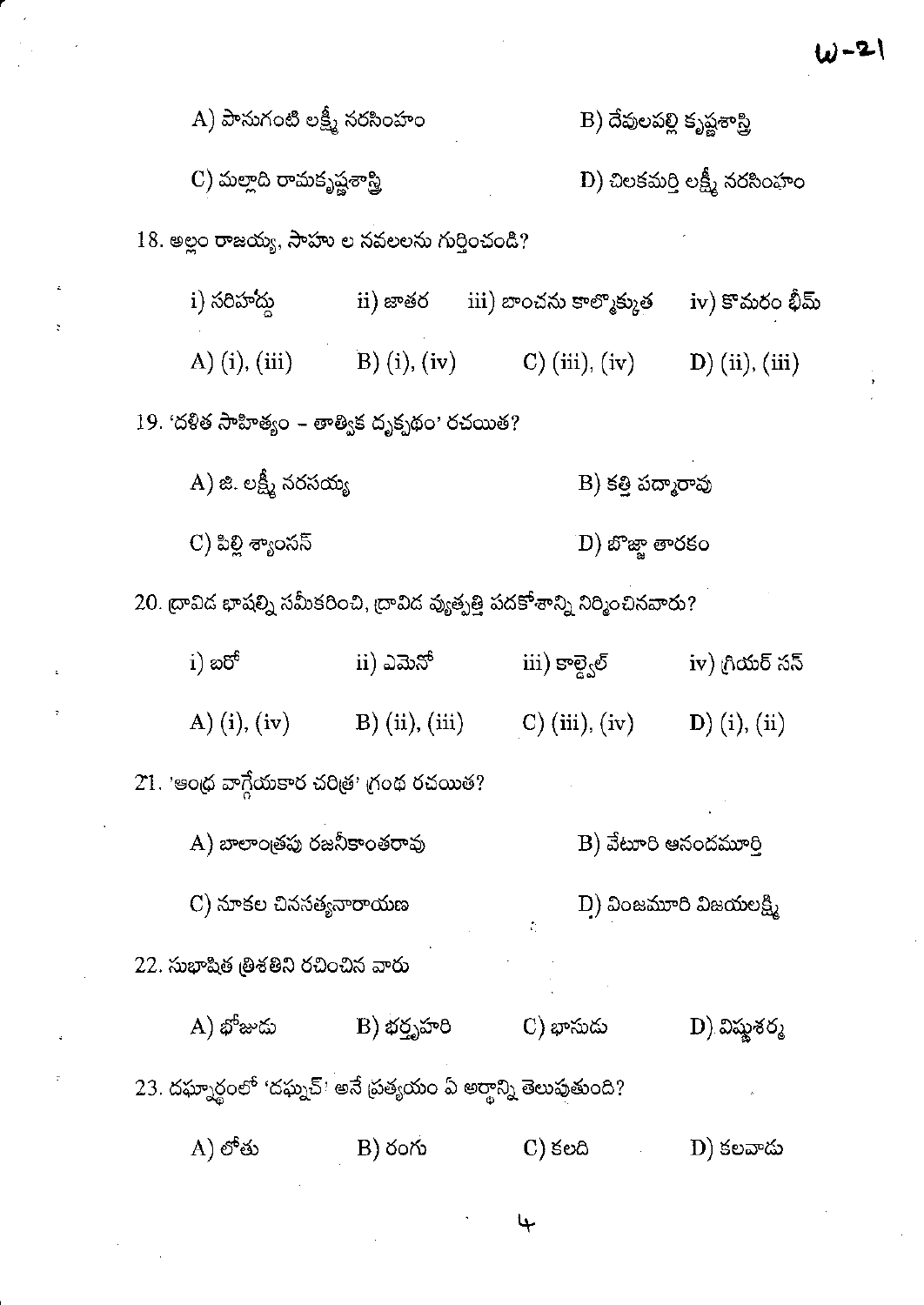W-21

 $24. '1 \text{m}^2 \text{m} \cdot \text{m}$ ణే పదం? C) స్త్రీ సమం  $A)$  కృదంతం B) శబ్దపల్లవం  $D)$  తద్దితం 25. 'రాధికా స్వాంతనం' కావ్యంలో రాధాకృష్ణలకు మధ్య రాయబారం నడిపినది?  $B)$  హంస  $\mathbf C$ ) పావురం  $D)$  ඩිපාර්  $A)$  ವಿಲಿಕೆತ್ತ PART - B 26. 'వర్జన రత్నాకరం' సంకలనకర్త? A) దాసరి లక్ష్మణస్వామి B) వేలూరి శివరామ శాస్త్రి  $\mathbf C$ ) మాచిరాజు సీతాపతిరావు  $D$ ) చెలికాని వెంకట నరసింహారావు 27. 'అజచరిత్ర' అనే ప్రౌఢ ప్రబంధాన్ని రచించిన కవి? A) మండపాక పార్వతీశ్వరశాస్త్రి  $\mathbf{B})$  చెళ్ళపిళ్ళ వేంకటశాస్త్రి C) మతుకుపల్లి నృసింహకవి D) సూర్య ద్రకాశకవి  $28.$  'విగ్రహతంత్ర విమర్శనము' గ్రంథ రచయిత?  $A)$  జయంతి రామయ్య  $B)$  కందుకూరి వీరేశలింగం  $\mathbf{C}$ ) కాశీభట్ల బ్రహ్మయ్య శాస్త్రి  $\mathbf{D}$ ) శివ శంకర పాండ్య  $29.$  'వీర తెలంగాణ – నా అనుభవాలు: జ్ఞాపకాలు' రచయిత? $\ldots$  $\mathbf{A})$  పుచ్చలపల్లి సుందరయ్య  $B)$ జయధీర్ తిరుమలరావు  $C$ ) రావి నారాయణరెడ్డి D) దేవులపల్లి రామానుజరావు 30. 'రేపటి స్వర్గం' కావ్యాన్ని రచించినది?  $(A)$  అరిపిరాల విశ్వం B) విద్యాన్ విశ్వం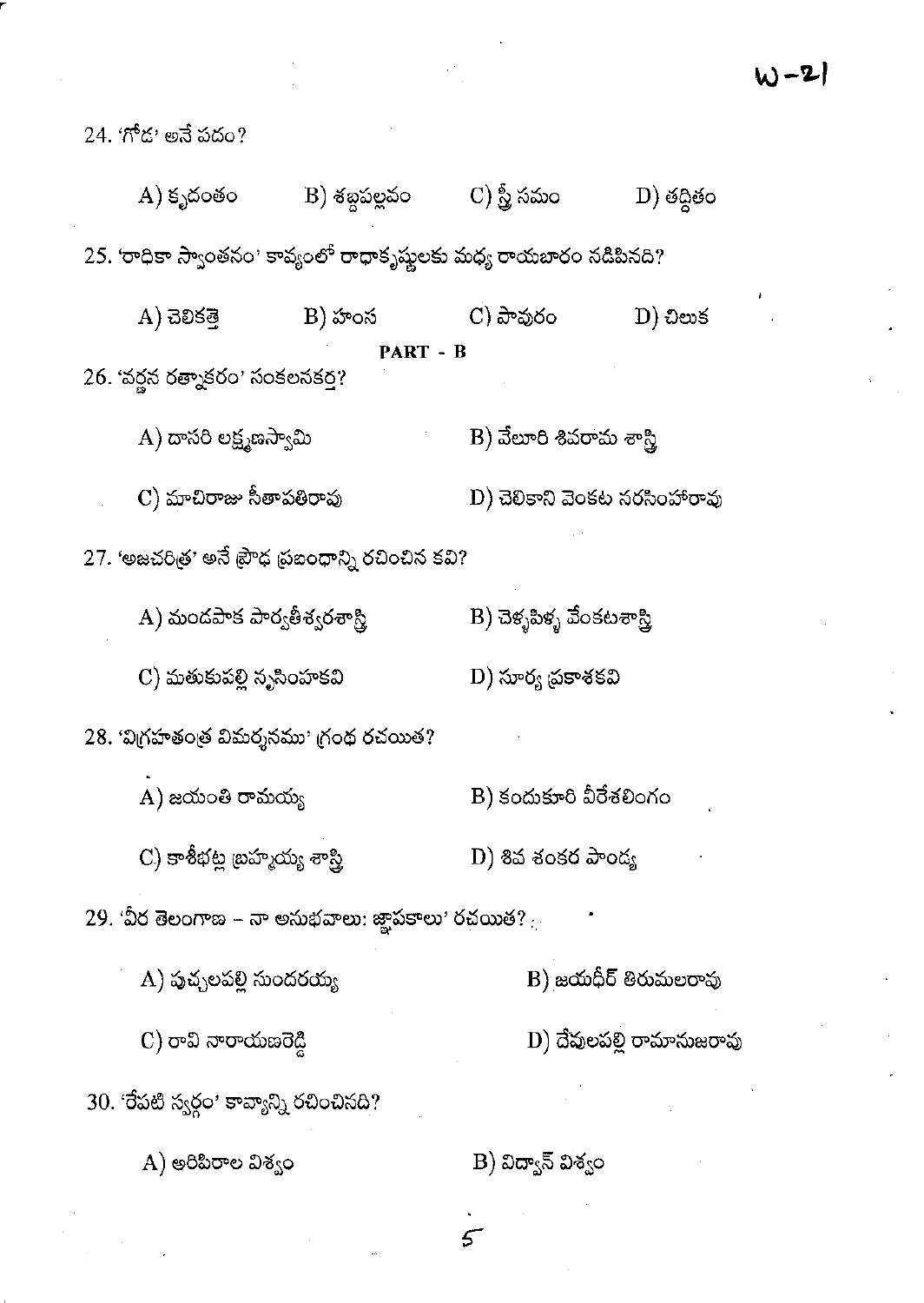D) నందూరి రామ్మోహన్ రావు

అ. భద్రిరాజు కృష్ణమూర్తి

అ.తూమాటి దొణప్ప

ఇ. ఎమ్. కందప్పచెట్టి

ఈ. మూలఘటిక కేతన

B) i.  $\circ$  ii.  $\circ$  iii.  $\circ$  iv.  $\circ$ 

 $C$ ) మధురాంతకం రాజారాం

31. సరైన జతలను గుర్తించండి?

i. నేటి తెలుగు: వర్ణసమామ్నాయం

 $\mathbf i$ i. ఆంధ్ర భాషా భూషణము

iii. వేయి శబ్ద విచారము

iv. భాషాచారిత్రక వ్యాసావళి

A) i.  $\circ$  ii.  $\circ$  iii.  $\circ$  iv.  $\circ$ 

C) i.  $\circ$  ii.  $\circ$  iii.  $\circ$  iv.  $\circ$ D) i.  $\circ$  ii.  $\circ$  iii.  $\circ$  iv.  $\circ$ 

32. 'శశి విషాణం' కలం పేరుతో వ్యంగ్య కవితలు రాసిన వారు?

B) గోపాల చక్రవర్తి  $(A)$  జలసూత్రం రుక్మిణీనాథశాస్త్రి  $\mathbf D)$  గజ్జల మల్లారెడ్డి C) రాంభట్ల కృష్ణమూర్తి 33. కింది వాటిలో సి. నారాయణ రెడ్డి రచనలను గుర్తించండి?

 $\overline{\text{iii}}$ ) మనిషీ – చిలుక $\overline{\text{iv}}$ ) మరో హరివిల్లు ii) పైలా పచ్చీసు i) ఏటికేడాది  $C)$  (i), (ii) A) (i), (iv)  $B)$  (ii), (iii)  $D)$  (iii), (iv)

34. 'ఆధునిక తెలుగు సాహిత్యంలో విభిన్న ధోరణులు' రచయిత?

 $B$ ) కె. కె. రంగనాథాచార్యులు  $(A)$  జి.వి. సుబ్రహ్మణ్యం

C) కొత్తపల్లి వీరభద్రరావు  $D)$  ముదిగొండ వీరభ $\phi$ య్య

35. 'మరపురాని మనిషి' పుస్తక రచయిత?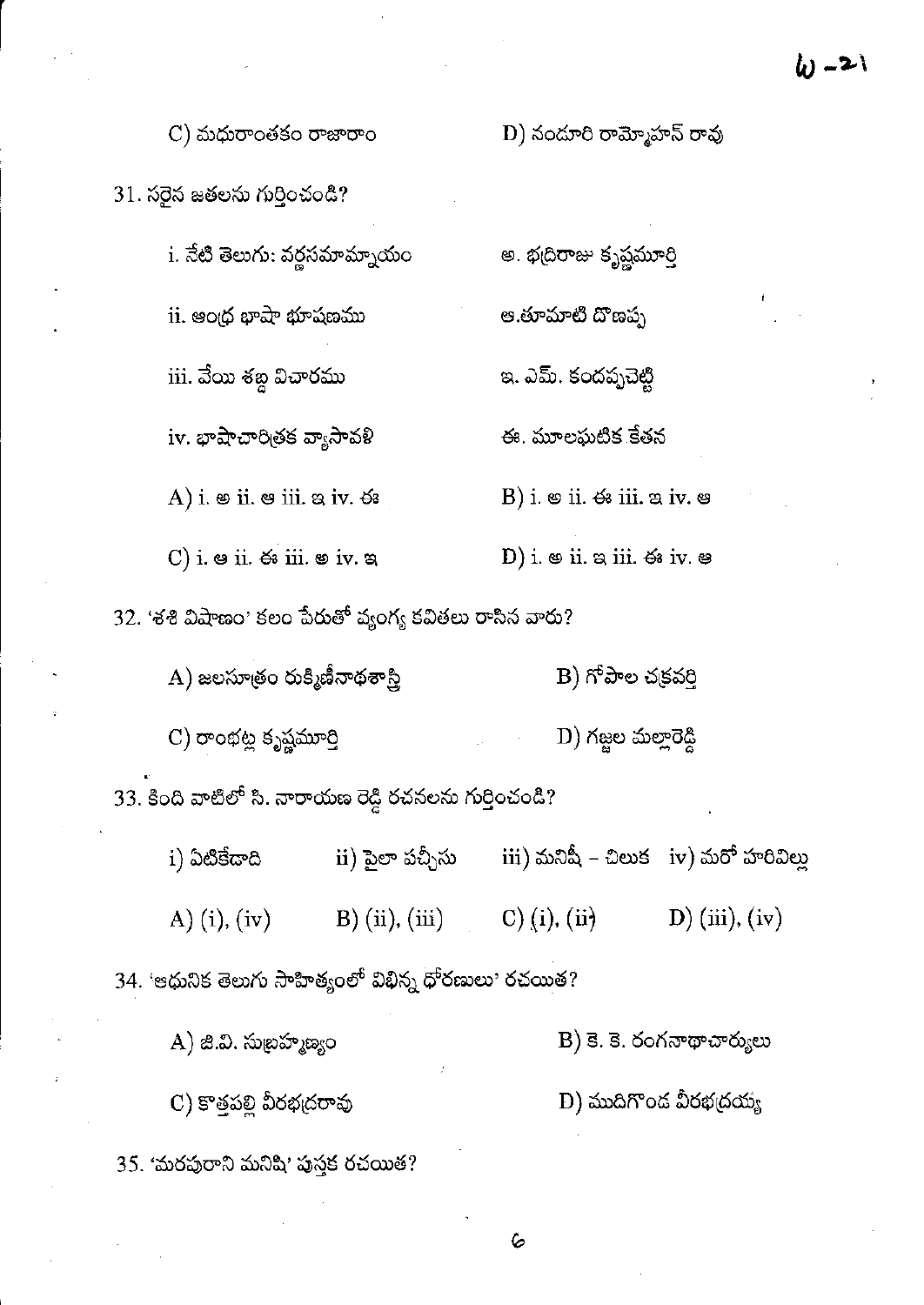$B$ ) వేటూరి (పభాకరశాస్త్రి  $A)$  తిరుమల రామచంద్ర C) మరుపూరు కోదందరామిరెడ్డి  $D$ ) కె.వి.రమణారెడ్డి 36. తెలుగులో ఛందోరీతులు' గ్రంథ రచయిత? A) రావూరి దొరస్వామి B) గిదుగు సీతాపతి  $\mathbf{D})$  కురుగంటి సీతారామయ్య  $C$ ) పాటిబంద మాధవశర్మ 37. 'ప్రతీకాత్మక విమర్శ'ను ఆంగ్లంలో ఇలా అంటారు? A) Symbolist criticism B) Practical criticism C) Textual criticism D) New criticism  $38.$  'నా సిరల నుండి జీవ ధాతువులు స్రవిస్తే ఈ దేశం సస్యశ్యామలమై సీరులు కురిసింది' అన్నది?  $A)$  బోయి భీమన్న B) కలేకూరి ప్రసాద్  $\mathbf C$ ) పైడి తెరేష్ బాబు  $D)$  సతీష్ చందర్  $39.$  'సుజాత తిరస్కరించి ఘోరంగా అవమానించబడింది' అన్న వాక్యంలో సుజాత? $^+$  $(A)$  క్యార్థక డ్రియకు కర్మ  $B$ ) ద్రధాన <sub>(</sub>కియకు కర్త  $(C)$  క్వార్థక క్రియకు కర్త  $\langle \cdot | {\rm D} \rangle$  బ్రోధాన క్రియకు క్రియ 40. కత్తి పద్మారావు రచనలను గుర్తించండి? i) జన గీతం ii) దేశం డైరీ iii) నాలాగే గోదావరి iv) పునాది రాయి A) (i), (iv) B) (ii), (iii) C) (iii), (iv) D) (i), (ii)

41. 'వాఙ్మయ చరిత్ర సంగ్రహము' గ్రంథ రచయిత?

 $\begin{bmatrix} 1 \\ 1 \end{bmatrix}$ 

チ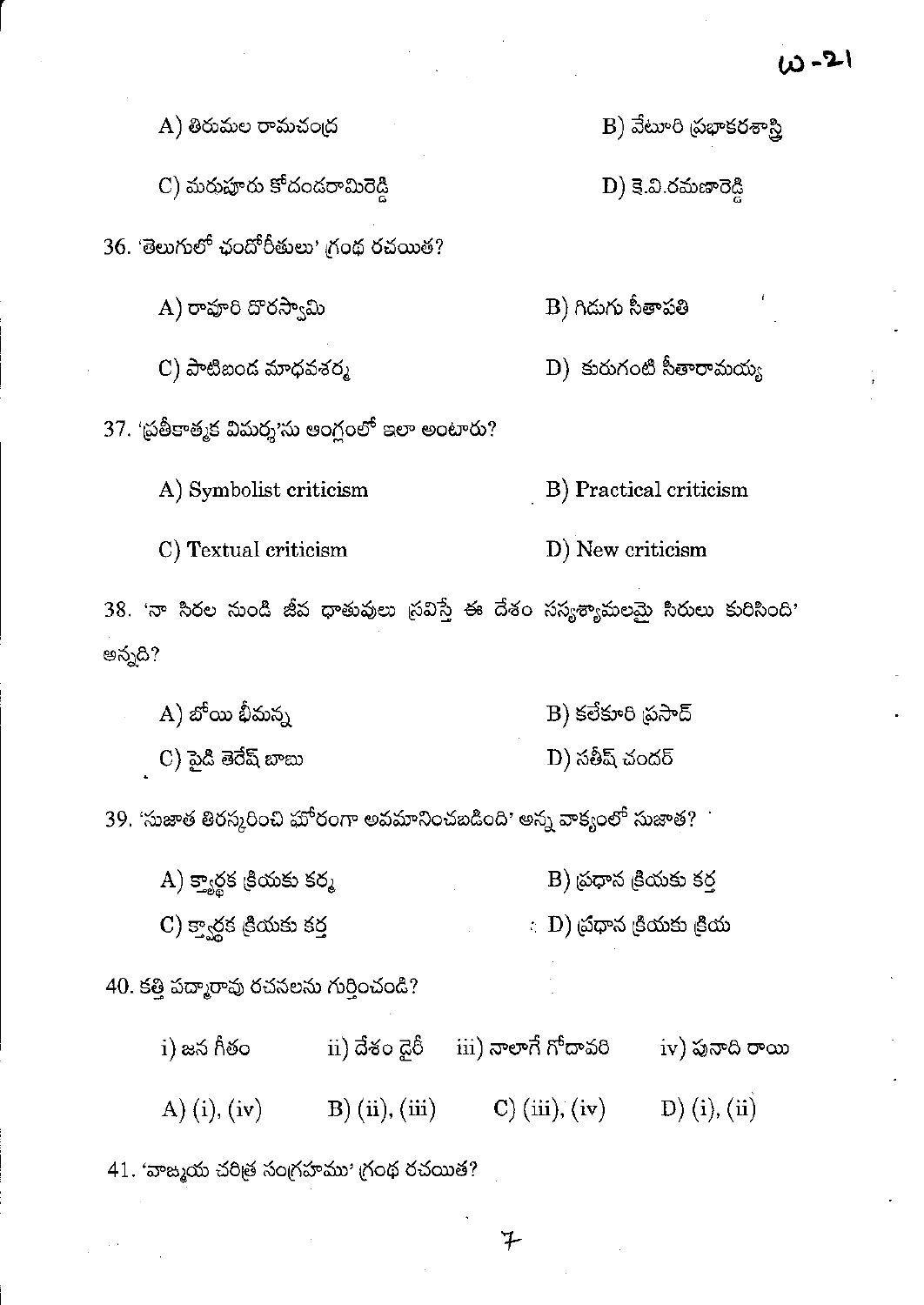$\frac{\partial}{\partial t} = \frac{\partial}{\partial x}$ 

 $\mathcal{A}^{\text{max}}_{\text{max}}$ 

|                                                        |                                     |                                  | <b>W·</b>                |  |  |
|--------------------------------------------------------|-------------------------------------|----------------------------------|--------------------------|--|--|
| A) వంగూరి సుబ్బారావు                                   |                                     | $B$ ) కల్లూరు వెంకటనారాయణ        |                          |  |  |
|                                                        | $\mathbf C$ ) ఖండవల్లి లక్ష్మీరంజనం |                                  | $D)$ కందుకూరి వీరేశలింగం |  |  |
| 42. నన్నెచోదుని వస్తుకవితకు స్ఫూర్తి?                  |                                     |                                  |                          |  |  |
| $\boldsymbol{\mathrm{A}}$ ) వాల్మీకి                   | B) వ్యాసుదు                         | $\mathbf C$ ) భారవి              | $\mathbf{D})$ కాళీదాసు   |  |  |
| 43. అంధ్రుల సంస్కృతి – చరిత్ర రచించినది?               |                                     |                                  |                          |  |  |
| A) కంభంపాటి సత్యనారాయణ                                 |                                     | $\mathbf B)$ సురవరం ప్రతాపరెడ్డి |                          |  |  |
| C) ఏటుకూరి బలరామమూర్తి                                 |                                     | C) పి.వి. పరబ్రహ్మశాస్త్రి       |                          |  |  |
| 44. ఆంధ్రమహాభారతంలో కృష్ణరాయబారంగల పర్వం?              |                                     |                                  |                          |  |  |
| A) శాంతి పర్వం                                         | B) ఉద్యోగ పర్వం                     | $\sim$ ) సభా పర్వం               | D) మౌసల పర్యం            |  |  |
| $45.$ 'విధి నా సారథి' పేరుతో స్వీయ చరిత్ర రాసుకున్నది? |                                     |                                  |                          |  |  |
|                                                        | $(A)$ అక్కిరాజు రమాపతిరావు          |                                  | B) ఎస్. వి. రామారావు     |  |  |
|                                                        | C) పొత్తూరి వెంకటేశ్వరరావు          |                                  | D) పి. వి. నరసింహారావు   |  |  |
| 46. హర్వకాలంలో చేరనాదుగా వ్యవహరింపబడిన (పాంతం?         |                                     |                                  |                          |  |  |
| A) కేరళ                                                | B) తమిళనాదు                         | : C) తెలంగాణ                     | D) ఆంధ్రప్రదేశ్          |  |  |
| 47. బొబ్బిలి యుద్ధం ఎవరెవరికి జరిగింది?                |                                     |                                  |                          |  |  |
| i. విజయరామరాజు                                         | ii. రంగా రాయుదు                     | iii. జ్రహ్మనాయుడు                | iv. నల్లసిద్ధిరాజు       |  |  |
| A) $(i)$ , $(ii)$                                      | B) (ii), (iii)                      | $\mathbf{C}$ ) (iii), (iv)       | $D)$ (i), (iv)           |  |  |
| .48. ఈ కింది వాద్యాలను జతపరచండి                        |                                     |                                  |                          |  |  |
|                                                        |                                     |                                  |                          |  |  |

 $\ddot{\phantom{0}}$ 

 $\mathbb{R}^2$ 

 $\sim$ 

 $\epsilon_{\rm{max}}$ 

 $\label{eq:2.1} \frac{1}{\sqrt{2}}\sum_{i=1}^n\frac{1}{\sqrt{2}}\sum_{j=1}^n\frac{1}{\sqrt{2}}\sum_{j=1}^n\frac{1}{\sqrt{2}}\sum_{j=1}^n\frac{1}{\sqrt{2}}\sum_{j=1}^n\frac{1}{\sqrt{2}}\sum_{j=1}^n\frac{1}{\sqrt{2}}\sum_{j=1}^n\frac{1}{\sqrt{2}}\sum_{j=1}^n\frac{1}{\sqrt{2}}\sum_{j=1}^n\frac{1}{\sqrt{2}}\sum_{j=1}^n\frac{1}{\sqrt{2}}\sum_{j=1}^n\frac$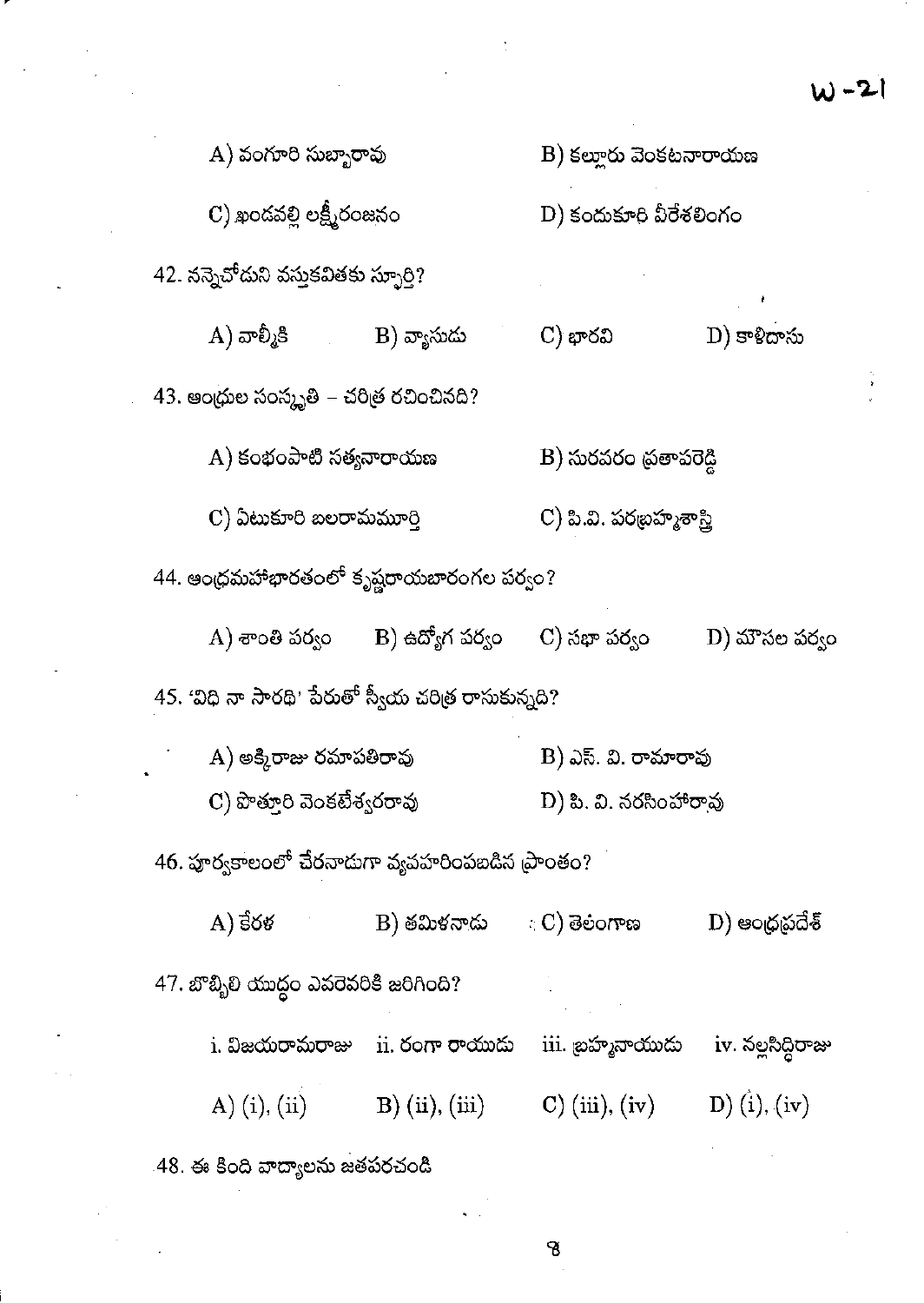$10 - 21$ 

|                                                              |                                        | i. పంబలవారు                                                              |                     | అ. జమిడిక |                                                                           |                                                                                                                |  |  |
|--------------------------------------------------------------|----------------------------------------|--------------------------------------------------------------------------|---------------------|-----------|---------------------------------------------------------------------------|----------------------------------------------------------------------------------------------------------------|--|--|
|                                                              |                                        | ii. బవనీలు                                                               |                     |           | ఆ. పంబజోదు                                                                |                                                                                                                |  |  |
|                                                              |                                        | iii. కొమ్ములవారు                                                         |                     |           | ಇ. කයීగలు                                                                 |                                                                                                                |  |  |
|                                                              |                                        | iv. జంగాలు                                                               |                     |           | ఈ. కొమ్ము                                                                 |                                                                                                                |  |  |
|                                                              |                                        | A) i. $\omega$ , ii. $\omega$ , iii. $\omega$ , iv. $\omega$             |                     |           | $B)$ i. ఈ, ii. ఇ, iii. ఆ, iv. అ                                           |                                                                                                                |  |  |
|                                                              |                                        | $C)$ i. a, ii. $\mathfrak{S}$ , iii. $\mathfrak{S}$ , iv. $\mathfrak{S}$ |                     |           | $(D)$ i. $\otimes$ , ii. $\otimes$ , iii. $\breve{\nabla}$ , iv. $\infty$ |                                                                                                                |  |  |
|                                                              |                                        | 49. 'మాకొద్దీ నల్ల దొరతనము' అనే గేయాన్ని రచించింది ఎవరు?                 |                     |           |                                                                           |                                                                                                                |  |  |
|                                                              |                                        |                                                                          |                     |           |                                                                           | $\mathbf{A})$ బోయి భీమన్న $\mathbf{B})$ ఆచంట మల్లన్న $\mathbf{C})$ కుసుమ ధర్మన్న $\mathbf{D})$ చరిగొండ ధర్మన్న |  |  |
| 50. 'పడమటి గాలి' ఏ సాహిత్య ప్రక్రియకు చెందిన రచన?            |                                        |                                                                          |                     |           |                                                                           |                                                                                                                |  |  |
|                                                              |                                        | $(A)$ కవిత్వం                                                            | $\mathbf B$ ) నాటకం |           | C) నవల                                                                    | D) కథ                                                                                                          |  |  |
| 51. 2019, కేంద్ర సాహిత్య అకాడెమీ పురస్కారం ఏ రచనకు వచ్చింది? |                                        |                                                                          |                     |           |                                                                           |                                                                                                                |  |  |
|                                                              |                                        | A) శప్త భూమి                                                             | B) నీల              |           | $\mathbf C$ ) మా ఎర్ర ఓబన్న పల్లె $\mathbf D$ ) ఆపా                       |                                                                                                                |  |  |
|                                                              | 52. 'ఆకలి నృత్యం' కవితా సంపుటి రచయితి? |                                                                          |                     |           |                                                                           |                                                                                                                |  |  |
|                                                              |                                        | A) శిలాలోలిత          B) రేవతీ దేవి                                      |                     |           |                                                                           | $\mathbf C$ ) శీలా సుభద్రా దేవి $\mathbf D$ )జాజుల గౌరీ                                                        |  |  |
|                                                              |                                        | 53. తెలుగు పదాలు ప్రవేశించిన ప్రాకృతభాషా కావ్యం ఏది?                     |                     |           |                                                                           |                                                                                                                |  |  |
|                                                              |                                        | $\bf A)$ అంధక అట్టకథ $\bf B)$ కువలయమాల $\bf C)$ వినయపిటకం                |                     |           |                                                                           | D) గాథాసప్తశతి                                                                                                 |  |  |
|                                                              |                                        | 54. సంస్కృత భారతంలో ఎన్ని ఉపపర్వాలు ఉన్నాయి?                             |                     |           |                                                                           |                                                                                                                |  |  |
|                                                              |                                        | $A)$ 25                                                                  | $B)$ 100            |           | $\mathcal{C}$ ) 50                                                        | $D)$ 108                                                                                                       |  |  |
|                                                              |                                        |                                                                          |                     |           |                                                                           |                                                                                                                |  |  |

Ť,

 $\mathbf{q}$ 

 $\langle \varphi \rangle$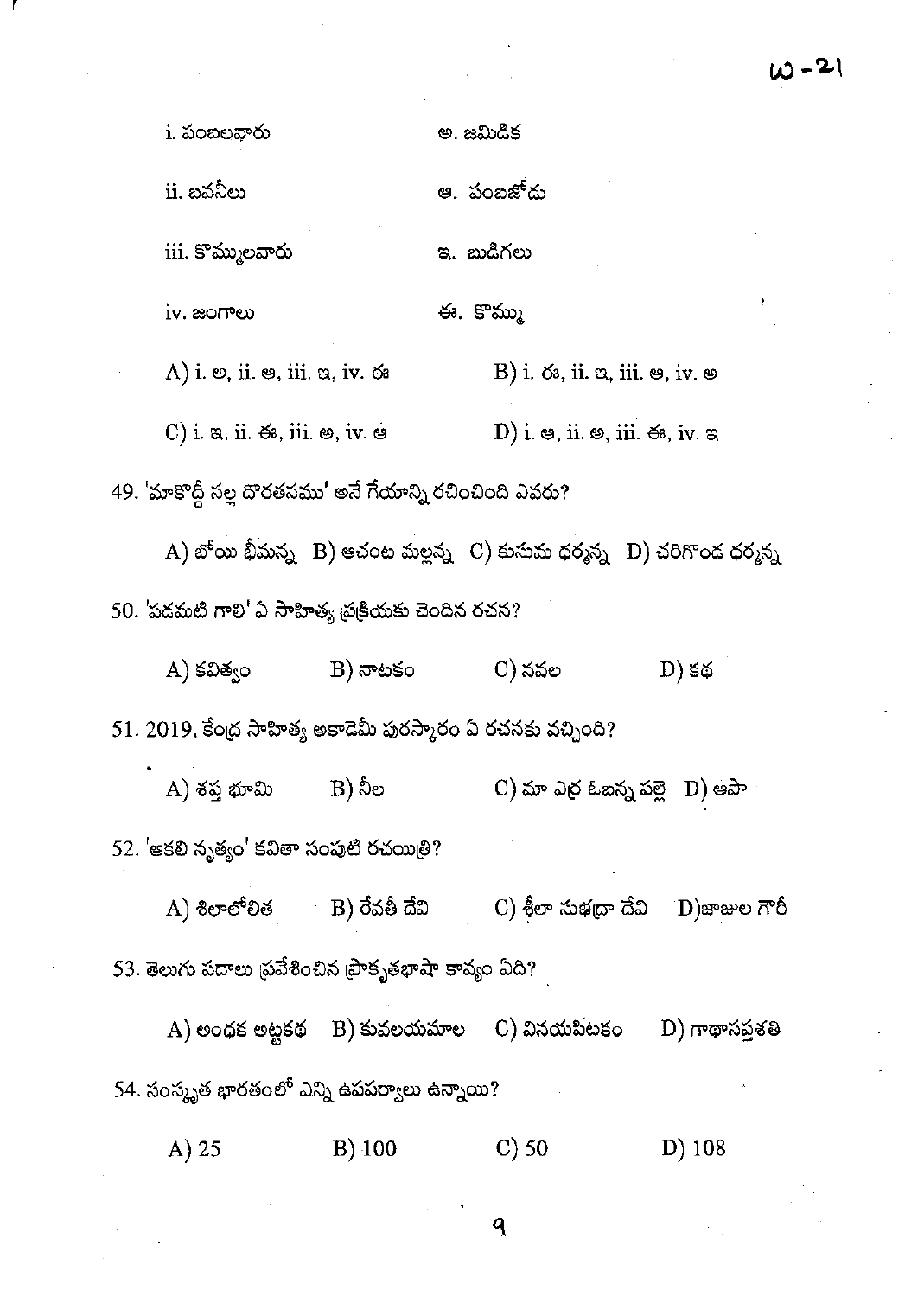55. 'కవికర్ణరసాయనం' అనే పేరుగల గ్రంథం  $\mathbf{A})$  భీమేశ్వర పురాణము  $B)$  (ဒီ့ထား စာဆဝ  $C)$  మాంధాతృ చరిత్ర D) శృంగార నైషధము 56. సప్తర్నలు చూసిన బోయపల్లె వర్ణన ఏ కావ్యంలో ఉంది?  $\mathbf{B}$ ) వాల్మీకి చరిత్ర $\qquad \mathbf{C}$ ) శృంగార సావిత్రి $\quad \mathbf{D})$  నలచరిత్ర  $A)$  రామాయణం 57. నగ్నముని 'తూర్పుగాలి' కవితా సంపుటికి ముందుమాట రాసింది ఎవెరు? A) దేవులపల్లి కృష్ణశాస్త్రి  $\ket{\text{B}}$  విశ్వనాథ సత్యనారాయణ  $\ket{\text{D}}$  శ్రీరంగం శ్రీనివాసరావు  $\mathbf C$ ) సింగిరెడ్డి నారాయణ రెడ్డీ 58. 'వచన కవితా పితామహుదు'గా ఎవరిని పేర్కొంటారు?  $B)$  చెరబందరాజు  $A)$  కుందుర్తి ఆంజనేయులు  $\mathbf{D}$ ) రాయబ్రోలు సుబ్బారవు  $\mathbf C$ ) దాశరథి కృష్ణమాచార్యులు  $59$ . అవధానంలో 'పృచ్ఛకుదు' అంటే?  $A)$  చెప్పేవాదు  $D)$  చూసేవాదు  $\mathbf C)$  అడిగేవాదు B) వినేవాదు 60. 'వందేళ్ళ కథకు వందనాలు' గ్రంథ సంపాదకుడు?  $(A)$  ద్వా.నా. శాస్త్రి  $B)$  దేవరాజు మహారాజు D) గొల్లపూడి మారుతిరావు  $C)$  వాడేవు చినవీరభద్రుడు  $61$ . సరైన జతలను గుర్తించండి– i. ఆంధ చందాలోకం అ. రామరాజభూషణుదు

い・こ

l o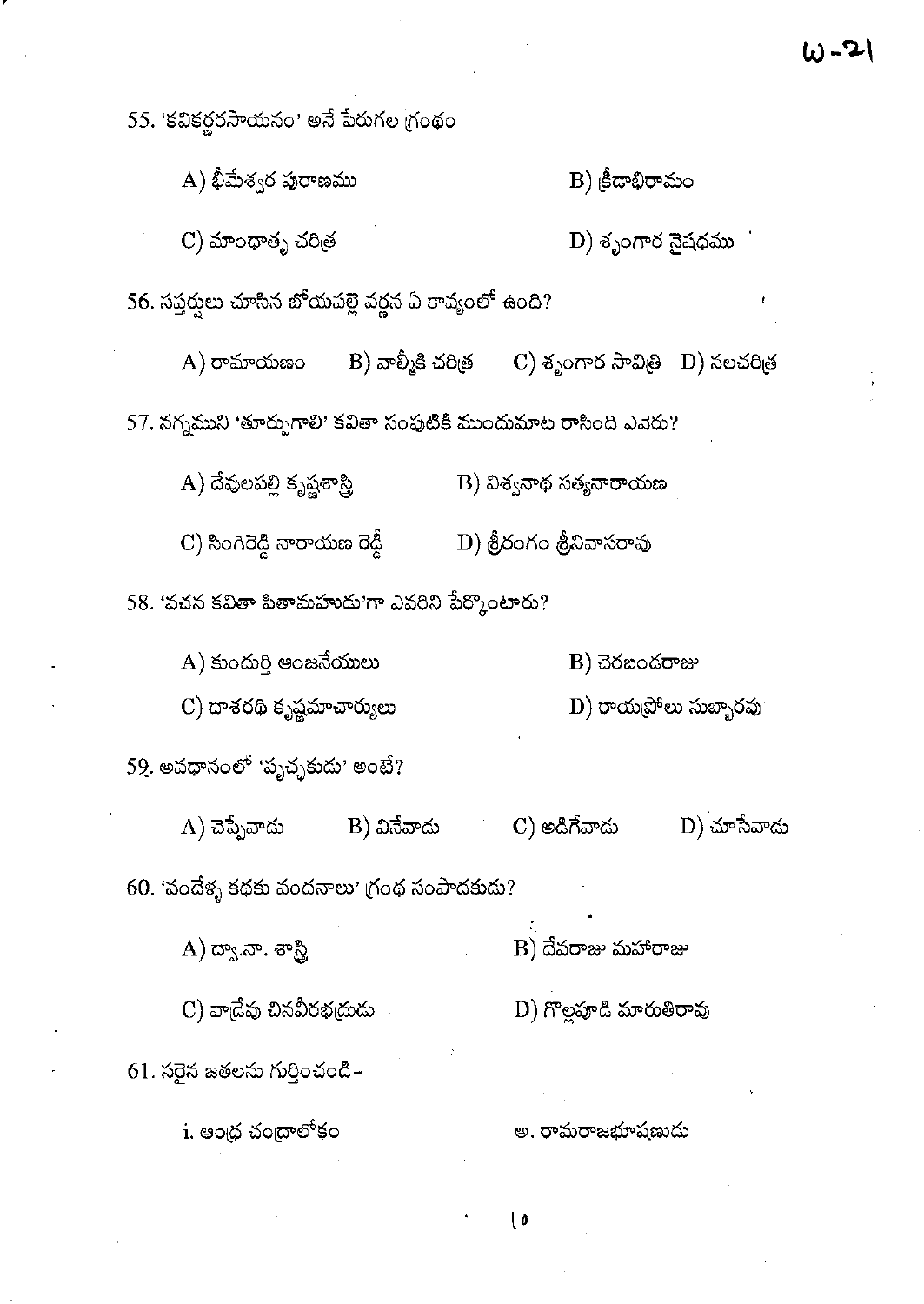$\mathbf{ii}$ . లక్షణ దీపిక

iii. కావ్యాలంకార సంగ్రహం

ఆ. గౌరన

ఇ. లింగమగుంట తిమ్మకవి ఈ. కేతన iv. సులక్షణ సారం ఉ. అడిదము సూరకవి

A) i.  $\lessdot$  ii.  $\approx$  iii.  $\approx$  iv.  $\approx$ B) i.  $\alpha$  ii.  $\phi$  iii.  $\phi$  iv.  $\phi$  $\mathbf C$ ) i.  $\mathbf \dot{\mathbf e}$  ii.  $\mathbf e$  iii.  $\mathbf e$  iv.  $\mathbf a$ D) i.  $\circ$  ii.  $\circ$  iii.  $\circ$  iv.  $\circ$ 

 $62$ . ఇక్కడ పేర్కొన్న తెలుగు కవిత్వ ధోరణులు ప్రారంభమైన కాలాన్ని అనుసరించి అవరోహణ క్రమంలో ఉన్న సరియైన సమాధానాన్ని గుర్తించండి.

 $\mathbf{A})$  ముస్లిం మైనారిటీ కవిత్వం, దళిత కవిత్వం, అభ్యుదయ కవిత్వం, భావ కవిత్వం

B) దళిత కవిత్వం, ముస్లిం మైనారిటీ కవిత్వం, భావ కవిత్వం, అభ్యుదయ కవిత్వం

 $\mathbf C$ ) అభ్యుదయ కవిత్వం, భావ కవిత్వం, ముస్లిం మైనారిటీ కవిత్వం, దళిత కవిత్వం

 $\, {\bf D}) \,$ ముస్లిం మైనారిటీ కవిత్వం, అభ్యుదయ కవిత్వం, దళిత కవిత్వం, భావ కవిత్వం 63. విరియాల కామసాని వేయించిన శాసనంలోని పద్యాలు

 $(A)$  మత్తేభ, శార్తూలాలు B) కందము, మధ్యాక్మర

 $\rm \tilde{D})$  తరువోజ, అక్కరలు  $\mathbf C)$  చంపకమాల, ఉతృలమాల

64. 'కేయూరబాహు చరిత్రము'నకు ఆధార గ్రంథం

 $A)$  కథాసరిత్నాగరం

C) గాథాసప్తశతి

 $\mathbf D$ ) విద్దసాలభంజిక

 $B)$  బృహత్మథ

65. ఆముక్తమాల్యదలోని మాలదాసరి/గోసంగి కథకు మూలం

 $\mathfrak{g}$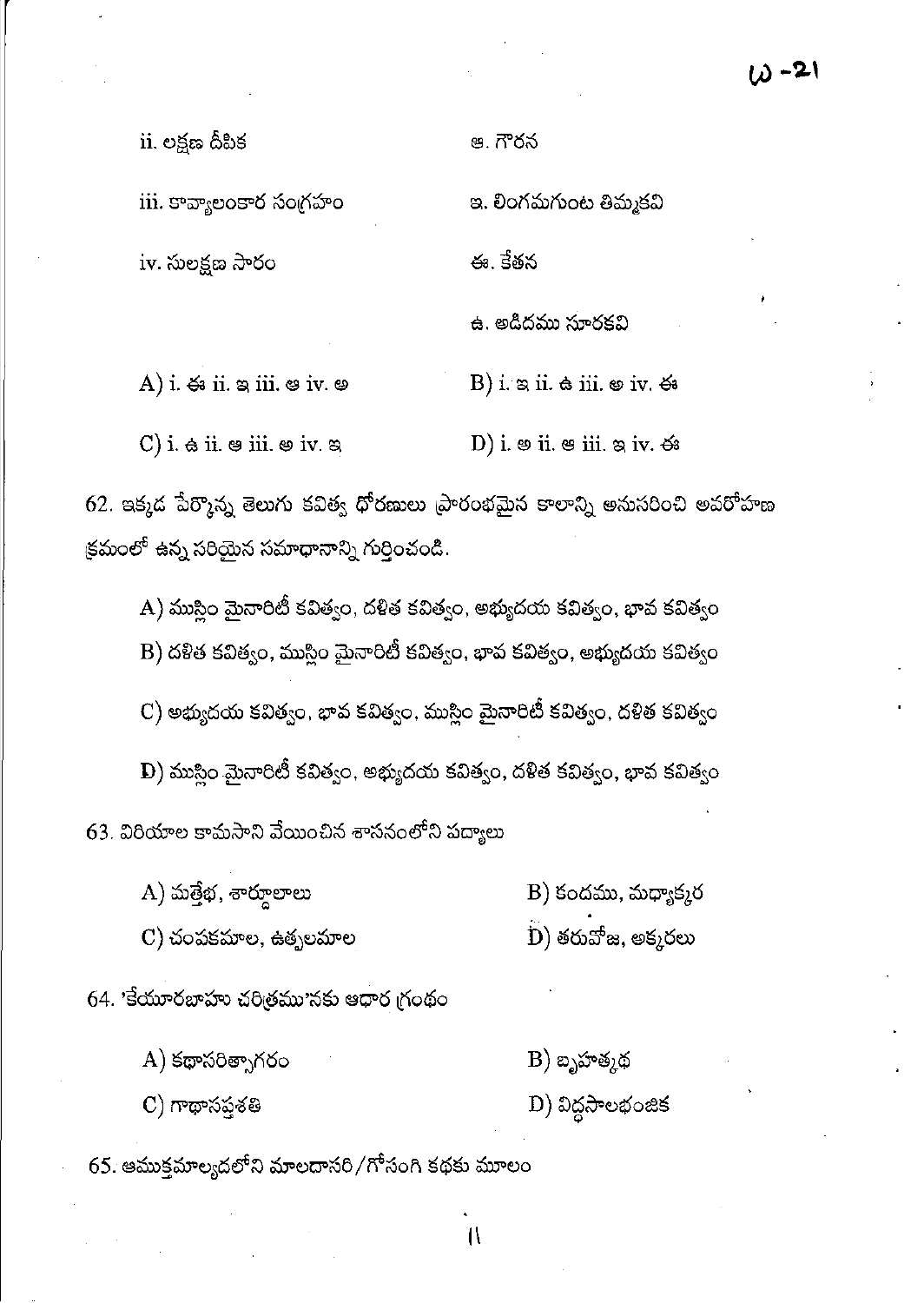$W - 21$ 

| A) విష్ణపురాణం                                                    | B) బ్రహ్మపురాణం                                                 |  |  |  |  |
|-------------------------------------------------------------------|-----------------------------------------------------------------|--|--|--|--|
| C) వరాహపురాణం                                                     | D) నాలాయిర <sub>(</sub> పఐంధం                                   |  |  |  |  |
|                                                                   | 66. చూడక, రాక, అనక, వినక లాంటి పదాలను వ్యాకరణ పరిభాషలో ఏమంటారు? |  |  |  |  |
| A) వ్యతిరేక ధాతుజ విశేషణం                                         | B) వ్యతిరేక క్వార్థకం                                           |  |  |  |  |
| C) భూత ధాతుజ విశేషణం                                              | D) తద్దర్మ ధాతుజ విశేషణం                                        |  |  |  |  |
| 67. తెలుగు సంస్కృత భాషాజన్యం కాదని నిరూపించినవారు                 |                                                                 |  |  |  |  |
| $\rm A)$ విలియం కాంబెల్ $\rm ~B)$ విలియం బ్రౌన్ $\rm ~$           | C) రాబర్ట్ కాల్వైల్<br>D) W.H. ఆడెన్                            |  |  |  |  |
| 68. 'ఈహామృగం' అనే రూపకానికి లక్షణాలు                              |                                                                 |  |  |  |  |
| A) ఏకాంకిక, సుప్రసిద్ధ కథ                                         | B) నాలుగు అంకాలు, ప్రసిద్ధ కథ                                   |  |  |  |  |
| C) ఏకాంకిక, ఐహుపాత్రలు                                            | $\mathbf D$ ) అరు అంకాలు, బహుపాత్రలు                            |  |  |  |  |
| 69. ప్రమాణ భాష ప్రధాన లక్షణం                                      |                                                                 |  |  |  |  |
| A) వైవిధ్యభరితం<br>$B)$ ఇష్టానువర్తి                              | C) ఏకరూపత్వం<br>$\mathbf{D}$ ) చంచలత్వం                         |  |  |  |  |
| 70. 'అనువాద సమస్యలు' పుస్తక రచయిత                                 |                                                                 |  |  |  |  |
| A) రాచమల్లు రామచంద్రారెడ్డి                                       | $\mathbf B)$ చేకూరి రామారావు                                    |  |  |  |  |
| $(C)$ తూమాటి దొణప్ప                                               | $D)$ భద్రిరాజు కృష్ణమూర్తి                                      |  |  |  |  |
| 71. కిందివారిలో కల్పనా సాహిత్యానికి జ్ఞానపీఠ పురస్కారం పొందినవారు |                                                                 |  |  |  |  |
| A) విశ్వనాథ సత్యనారాయణ                                            | $\cdot$ B) రావూరి భరధ్వాజ                                       |  |  |  |  |
| C) సి. నారాయణ రెడ్డి                                              | D) గుంటూరు శేషేంద్రశర్మ                                         |  |  |  |  |

 $72$ . బతుకమ్మ పందుగను ఏ మాసంలో జరుపుకుంటారు?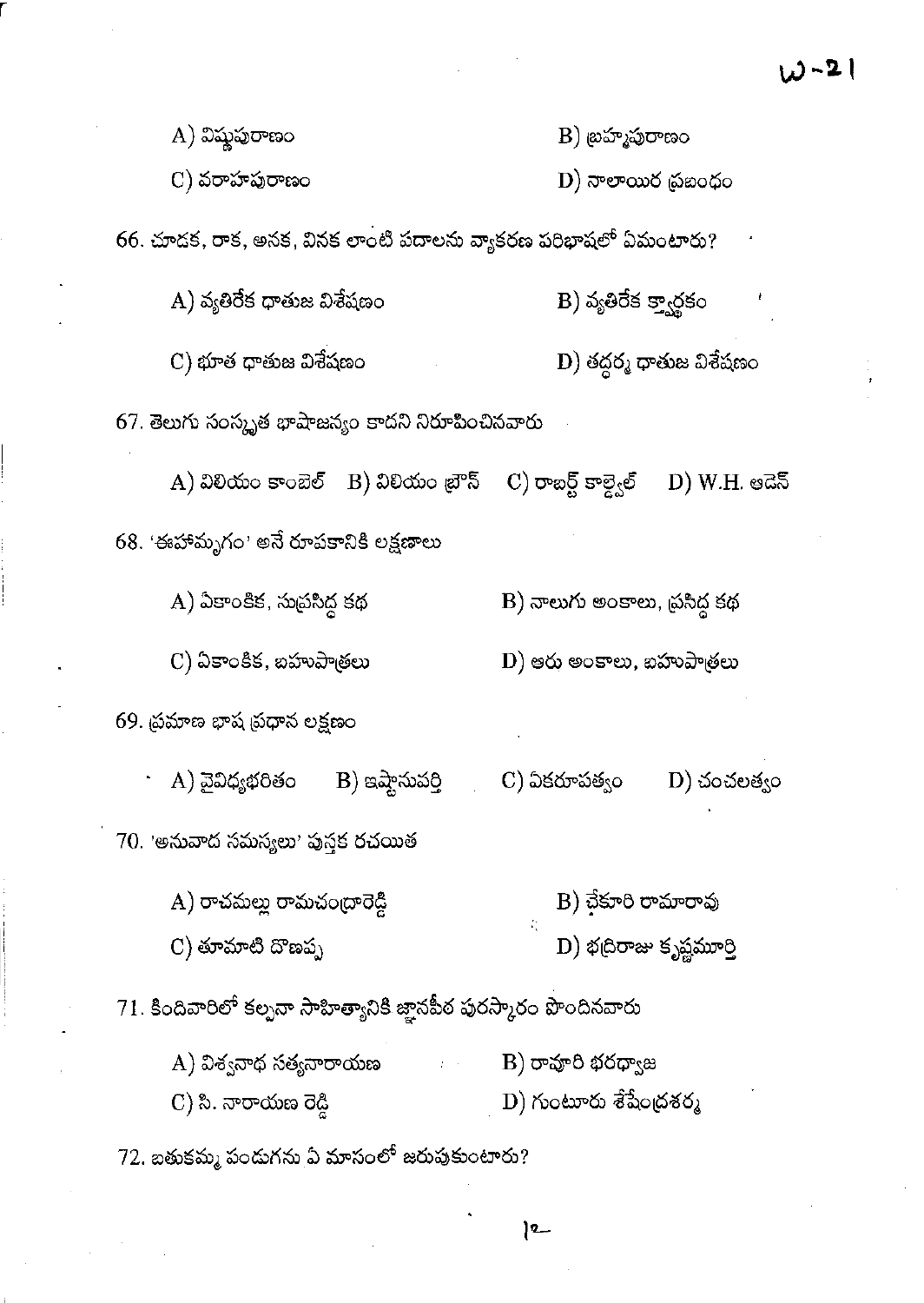|                                                                      | A) కార్తీకం                                                     | $\mathbf{B}$ ) ఫాల్మణం |                                           | $(C)$ మాఘం $(D)$ ఆశ్వయుజం                                |  |  |  |
|----------------------------------------------------------------------|-----------------------------------------------------------------|------------------------|-------------------------------------------|----------------------------------------------------------|--|--|--|
|                                                                      | 73. 'కళ్యాణి' కథా రచయిత ఎవరు?                                   |                        |                                           |                                                          |  |  |  |
|                                                                      | A) గుడిపాటి వెంకటచలం                                            |                        |                                           | $\mathbf B$ ) వేంకట సాంఖ్యాయన శర్మ                       |  |  |  |
|                                                                      | C) గురజాద అప్పారావు                                             |                        | $\left(\mathrm{D}\right)$ బందారు అచ్చమాంబ | ŧ                                                        |  |  |  |
|                                                                      | 74. 'హైదరాబాదు నగరము' ఏ సమాసము?                                 |                        |                                           |                                                          |  |  |  |
|                                                                      | $\bm{\mathrm{A}}$ ) బహుబ్రీహి                                   |                        |                                           | B) సంభావన పూర్వపద కర్మ ధారయము                            |  |  |  |
|                                                                      | $\mathbf{C}$ ) ద్విగు                                           |                        | D) విశేషణ హర్వపద కర్మదారయము               |                                                          |  |  |  |
|                                                                      | 75. "గాయపడిన కవి గుండెల్తో రాయబడని కావ్యాలెన్నో" అన్న కవి ఎవరు? |                        |                                           |                                                          |  |  |  |
|                                                                      | A) కాళోజి నారాయణరావు                                            |                        |                                           | $\rm\,B)$ దాశరథి రంగాచార్య                               |  |  |  |
|                                                                      | $\mathbf C$ ) దాశరథి కృష్ణమాచార్య                               |                        | D) సురవరం <sub>(</sub> పతాపరెడ్డి         |                                                          |  |  |  |
| 76. తెలుగు కావ్యాల్లో తొలిసారిగా షష్ట్రంతాల్ని ద్రవేశపెట్టిన కవి?    |                                                                 |                        |                                           |                                                          |  |  |  |
|                                                                      | A) నన్నయ                                                        | B) నన్నెచోదుడు         | C) తిక్కన                                 | D) ఎఱ్ఱన                                                 |  |  |  |
| 77. నాయిక తప్ప నాయకుడు లేని కాళ్ళకూరి గోపాలరావుగారి కావ్యం?          |                                                                 |                        |                                           |                                                          |  |  |  |
|                                                                      | $(A)$ కష్టకమల                                                   |                        | $B)$ కదపటి వీద్కోలు $C)$ మల్లికాంబ        | D) స్నానఘట్టము                                           |  |  |  |
| 78. 'కూలిరాజు' నాటక రచయిత<br>$\mathcal{L}^{\text{max}}_{\text{max}}$ |                                                                 |                        |                                           |                                                          |  |  |  |
|                                                                      | A) అతేయ                                                         |                        |                                           | B) సుంకర సత్యనారాయణ                                      |  |  |  |
|                                                                      | C) బోయి భీమన్న                                                  |                        | D) కొప్పరపు సుబ్బారావు                    |                                                          |  |  |  |
|                                                                      | 79. 'భ్రమణ కాంక్ష' ఎవరి యాత్రా రచన?                             |                        |                                           |                                                          |  |  |  |
|                                                                      | A) దాసరి అమరేంద్ర                                               | $B$ ) లోకేశ్           |                                           | $\mathcal{C}$ ) ఎన్. గోపి $\mathcal{D}$ ) ఎం. ఆది నారాయణ |  |  |  |

 $\ddot{\phantom{0}}$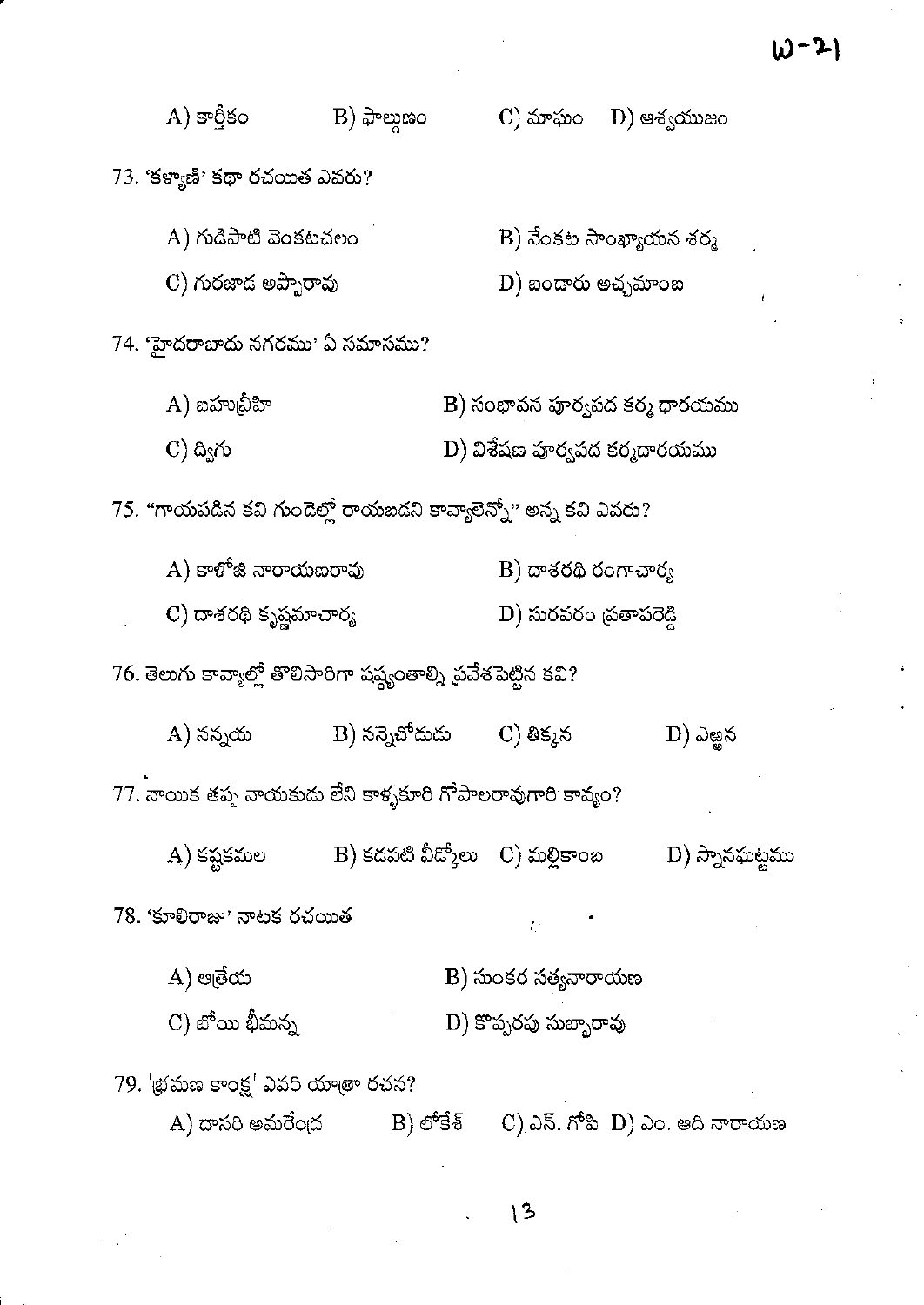80. '100 Years of Telugu Literary Criticism' (Λοφ Οώωδ?

| A) వడలిమందేశ్వరరావు                                                        | $\mathbf B$ ) ఎస్వీరామారావు                                                     |                                        |                                                                         |  |  |
|----------------------------------------------------------------------------|---------------------------------------------------------------------------------|----------------------------------------|-------------------------------------------------------------------------|--|--|
| $\mathbf C$ ) వెల్చేరు నారాయణరావు                                          |                                                                                 |                                        | D) ముదిగొండ వీరభద్రయ్య                                                  |  |  |
| $81.$ ''పాయకపాకశాసనికిభారత భూీరరణంబునందు నా'' – ఈ పద్యపాదంలో గల వృత్తం?    |                                                                                 |                                        |                                                                         |  |  |
|                                                                            | $\rm{(A)}$ చంపక మాల $\rm{(B)}$ ఉత్పల మాల $\rm{(C)}$ శార్తూలం $\rm{(D)}$ మత్తేభం |                                        |                                                                         |  |  |
| 82. "వాగర్థావివ సంపృక్తాె వాగర్థ ప్రతిపత్తయే" అన్న శ్లోకం ఏ కావ్యం లోనిది? |                                                                                 |                                        |                                                                         |  |  |
|                                                                            |                                                                                 |                                        |                                                                         |  |  |
| A) రఘువంశం                                                                 |                                                                                 | $B)$ మార్మందేయపురాణం                   |                                                                         |  |  |
| C) ఉత్తర రామచరితం                                                          |                                                                                 |                                        |                                                                         |  |  |
| 83. పటపట, చకచక, కుతకుత అనేవి                                               |                                                                                 |                                        |                                                                         |  |  |
|                                                                            |                                                                                 |                                        | A) జాతీయాలు $\qquad$ B) ప్రతిధ్వని రూపాలు C) ధ్వన్యనుకరణలు D) జంట పదాలు |  |  |
| 84. ద్రావిద భాషల్లోని వింతాక్షరం తెలుగులో ఇలా మారింది                      |                                                                                 |                                        |                                                                         |  |  |
|                                                                            | $(A)$ హ్, చ్, య్ $(B)$ డ్, ళ్, ర్ $(C)$ ళ్, య్, ర్                              |                                        | D) $\bar{a}$ , $\bar{b}$ , $\bar{c}$                                    |  |  |
| 85. 'ఆద్యంతాలు లేనిదే కథానిక' అన్నదెవరు?                                   |                                                                                 |                                        |                                                                         |  |  |
|                                                                            | A) ఓ. హెస్టీ           B) టాల్స్టాయ్         C) గోర్మీ       D) చెకోవ్          |                                        |                                                                         |  |  |
| .86. "ఏ దేశ సంస్కృతి అయినా ఏనాదూ కాదొక స్థిర బిందువు,                      |                                                                                 |                                        |                                                                         |  |  |
| నైక నదీనదాలు అదృశ్యంగా కలిసిన అంతస్పింధువు'' అన్న కవి ఎవరు?                |                                                                                 |                                        |                                                                         |  |  |
| A) రాయప్రోలు సుబ్బారావు                                                    |                                                                                 | $\mathbf B$ ) దేవరకొంద బాలగంగాధర తిలక్ |                                                                         |  |  |
| C) నాయని సుబ్బారావు                                                        |                                                                                 | D) కవికొండల వెంకటరావు                  |                                                                         |  |  |
| 87. పంచ కావ్యాలలో ఒకటిగా ద్రసిద్ధి చెందిన కావ్యం                           |                                                                                 |                                        |                                                                         |  |  |
| A) మేఘసందేశము                                                              |                                                                                 | B) రామాయణము                            |                                                                         |  |  |
| D) సౌందర నందము                                                             |                                                                                 | ${\rm D})$ జాంబవతీ పరిణయము             |                                                                         |  |  |
| 88. అధికరణార్థంలో వచ్చే విభక్తి                                            |                                                                                 |                                        |                                                                         |  |  |
|                                                                            | A) ద్వితీయా విభక్తి     B) ప్రథమా విభక్తి                                       | C) సప్తమీ విభక్తి                      | D) షష్ఠీ విభక్తి                                                        |  |  |
| 89. 'మా నాయన బాలయ్య' పేరుతో జీవిత చరిత్రను రచించినవారు?                    |                                                                                 |                                        |                                                                         |  |  |

 $\ddot{\phantom{0}}$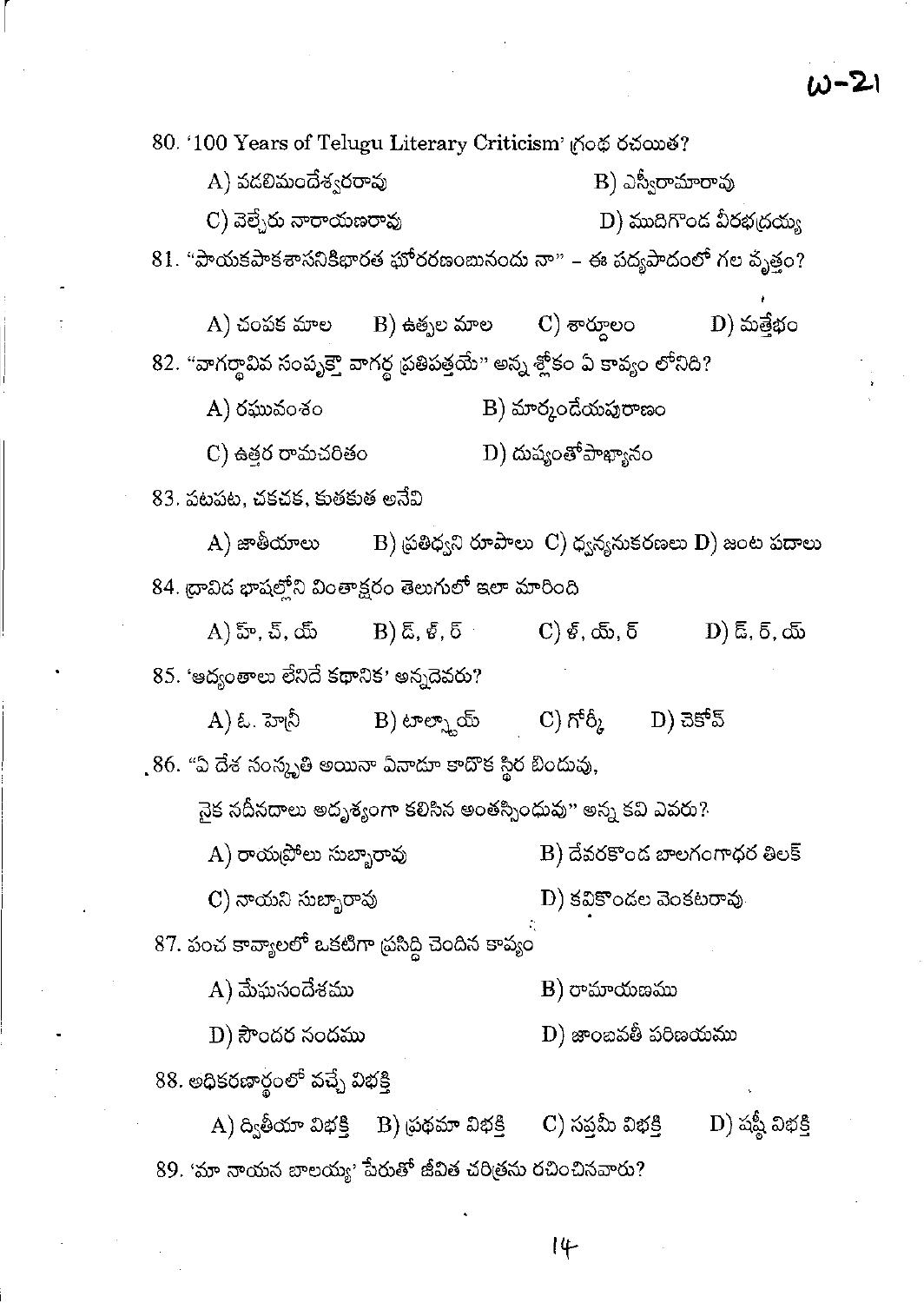$\sim$ 

 $\sim 40$ 

 $\frac{1}{2}$  .

| A) వినయ్ సీతాపతి                                         |           |                                         | B) వై.బి. నత్యనారాయణ         |  |                     |  |
|----------------------------------------------------------|-----------|-----------------------------------------|------------------------------|--|---------------------|--|
| $\rm C)$ ద్వా.నా. శాస్త్రి                               |           |                                         | D) జాషువా                    |  |                     |  |
| 90. అన్యపదార్థ (పధానమైన సమాసం                            |           |                                         |                              |  |                     |  |
| A) ద్వంద్య సమాసం                                         |           |                                         | B) అవ్యయీభావ సమాసం           |  |                     |  |
| C) తత్పురుష సమాసం                                        |           |                                         | $\mathbf D)$ బహుబ్రీహి సమాసం |  |                     |  |
| 91. ఈ కింది వాటిలో ఏది అకర్మక డ్రియ?                     |           |                                         |                              |  |                     |  |
| A) తిను                                                  | B) తిరుగు |                                         | C) తాగు                      |  | $\mathbf{D}$ ) මිසා |  |
| 92. శాకుంతలమును మొదట ఆంగ్ల భాషలోకి అనువదించిన ఆంగ్లేయుడు |           |                                         |                              |  |                     |  |
| A) Maxmuller                                             |           | B) Bloomfield                           |                              |  |                     |  |
| C) Sir William Jones                                     |           |                                         | D) A B Keith                 |  |                     |  |
| 93. ప్రౌఢ వ్యాకరణమునకు మరొక పేరు                         |           |                                         |                              |  |                     |  |
| A) ఆంధ్ర శబ్దచింతామణి                                    |           |                                         | B) ప్రక్రియా కౌముది          |  |                     |  |
| C) లక్షణసార సంగ్రహము                                     |           |                                         | D) త్రిలింగ లక్షణ శేషము      |  |                     |  |
| 94. 'మధురా విజయము'ను రచించిన కవయిత్రి                    |           |                                         |                              |  |                     |  |
| $\bf A)$ గంగాదేవి $\bf B)$ మధురవాణి                      |           |                                         | $\rm C)$ రామభ $\rm g$ ాంబ    |  | $D)$ ධිසූජ          |  |
| 95. విద్యాలయము =                                         |           |                                         |                              |  |                     |  |
| A) విద్య + ఆలయము                                         |           | $\mathbf{B})$ విద్య + అలయము             |                              |  |                     |  |
| C) విద్యా + ఆలయము                                        |           | $\left(\mathrm{D}\right)$ విద్యా + లయము |                              |  |                     |  |
| 96. తెలుగులో మొదటి పద్య వ్యాకరణము                        |           |                                         |                              |  |                     |  |
| A) ప్రౌధ వ్యాకరణము                                       |           | $\mathbf B$ ) ఆంధ్రభాషా భూషణము          |                              |  |                     |  |
| C) బాలవ్యాకరణము                                          |           |                                         | D) లక్షణసార సంగ్రహము         |  |                     |  |
| 97. 'కాలం తెచ్చిన మార్పు' కథల సంపుటి రచయిత               |           |                                         |                              |  |                     |  |
| $(A)$ గూద అంజయ్య                                         |           |                                         | B) కాలువ మల్లయ్య             |  |                     |  |
| C) పెద్దింటి అశోక్ కుమార్                                |           |                                         | D) బి.ఎస్. రాములు            |  |                     |  |

 $\bar{\epsilon}$ 

 $\label{eq:2} \frac{1}{\sqrt{2}}\left(\frac{1}{\sqrt{2}}\right)^{2} \left(\frac{1}{\sqrt{2}}\right)^{2}$